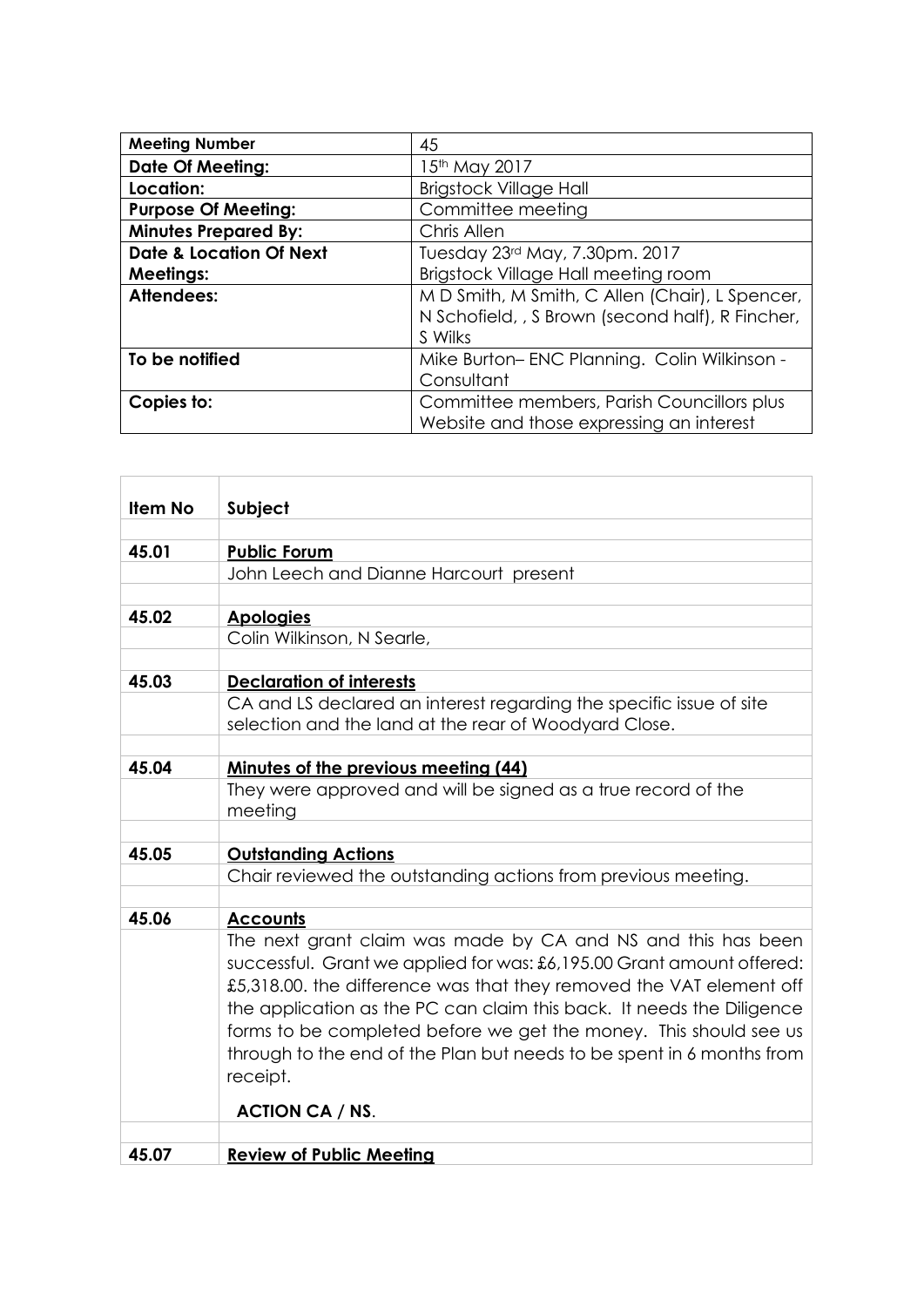| 45.07ia   | The meeting with the developers was attend by all 4 developers and<br>109 residents. It was agreed that this was a good turnout and that<br>the developers had put on a good show.                                                                                                                                                                                                                                                                                                                                                                                |
|-----------|-------------------------------------------------------------------------------------------------------------------------------------------------------------------------------------------------------------------------------------------------------------------------------------------------------------------------------------------------------------------------------------------------------------------------------------------------------------------------------------------------------------------------------------------------------------------|
| 45.07ib   | Since the meeting, it has been confirmed that the Housing Assoc for<br>Graftton Rd would be submitting an application in July for 10 houses.                                                                                                                                                                                                                                                                                                                                                                                                                      |
| 45.07ic   | SW agreed to write to the WI to thanks them for doing the tea and<br>cakes <b>ACTION SW</b>                                                                                                                                                                                                                                                                                                                                                                                                                                                                       |
| 45.07id   | Agreed that the developers should be written to thank for their<br>attendance and good work. ACTION CA                                                                                                                                                                                                                                                                                                                                                                                                                                                            |
| 45.07ii   | New site submission from P Singlehurst                                                                                                                                                                                                                                                                                                                                                                                                                                                                                                                            |
| 45.07iia  | On 26 <sup>th</sup> April, after the public meeting and email was received from<br>Mike Burton ENC, saying that Mr Singlehurst would like his site on<br>Stanion Rd considered for development. This was submitted to ENC<br>as part of their call for future sites. After discussion, CA wrote to the<br>developer's agent asking for more detail of the site with full data<br>backup. The land owner had been contacted earlier on in the NP<br>process, but had not responded or attended any meetings.                                                       |
| 45.07iib  | On 15 <sup>th</sup> May, some further information was received which showed<br>the site and 5 possible plots, but not all the requested backup<br>information                                                                                                                                                                                                                                                                                                                                                                                                     |
| 45.07iic  | The committee scored the site against the site criteria and it scored<br>below the other main sites due to fact that it was in flood zones 2 or 3.<br>Also due to its location adjacent to the Harpers Brook corridor, it was<br>felt that this put it well below the other sites and would not be<br>considered further at this time. CA to write to the agent to explain<br>the situation. <b>ACTION CA</b>                                                                                                                                                     |
| 45.07iii  | <b>Questionnaire results and discussions</b>                                                                                                                                                                                                                                                                                                                                                                                                                                                                                                                      |
| 45.07iiia | 284 questionnaires were returned, with about 200 electronically<br>submitted. The paper copies were added by Malcolm Smith to<br>Survey Monkey.                                                                                                                                                                                                                                                                                                                                                                                                                   |
| 45.07iiib | The committee went through the results and had detailed discussions<br>over each question. They then went back and agreed the following:<br><b>QUESTION 1 - as the majority of respondents voted for 35 future</b><br>houses, with the comments from the NOs split between more or less, it<br>was agreed to stay with the 35.<br>QUESTION 2 - GLADMANS - 99% agreed that this was not an<br>appropriate development - the committee agreed with this.<br><b>QUESTION 3 - BUFFER</b> 96% agreed that there should be a buffer - the<br>committee agreed with this |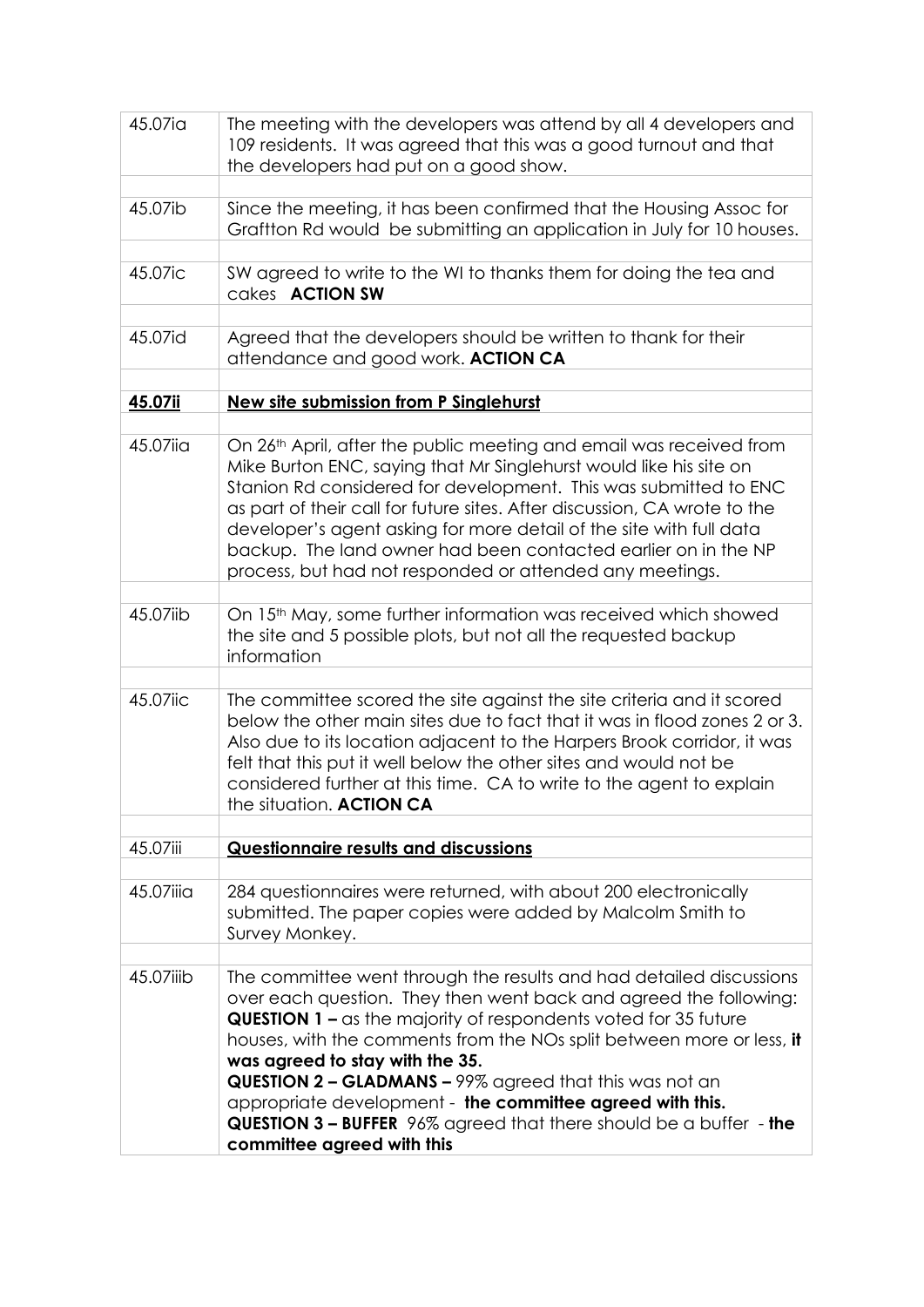|           | <b>QUESTION 4 - CAMP UNSUITABLE FOR HOUSING - 72 % agreed with this</b>   |
|-----------|---------------------------------------------------------------------------|
|           | and the committee agreed with this                                        |
|           | <b>QUESTION 5 - RANKING OF SITES.</b> The order of the sites was          |
|           | Grafton Rd, Stanion Rd, Woodyard Close east, Lyveden Rd,                  |
|           | Woodyard Close Full. Grfaton Rd and Stanion Rd were clear                 |
|           | favourites in the results. All agreed that Grafton Rd and Stanion Rd      |
|           | would be the considered sites for future development. If Stanion Rd       |
|           | owners did not want to have a reduced number of plots down to 25,         |
|           | then Woodyard Close east would be approached.                             |
|           | <b>QUESTION 6 - FURTHER SITES -</b> quite a few sites were recommended,   |
|           | with the Pocket park coming up several times, but none by                 |
|           | landowners or developers. Having already considered the new               |
|           | Stanion Rd south submission, the committee agreed that no further         |
|           | sites would be considered.                                                |
|           |                                                                           |
| 45.07iiic | The data was not circulated to all the committee before the meeting       |
|           | due to its late availability. It was agreed that this would be circulated |
|           | to give all members a chance to see the comments made to the              |
|           | questions and the generally points made at the end for their review. If   |
|           | it was felt that these could have influenced any of the decisions, they   |
|           | are to contact CA and NS asap. ACTION ALL                                 |
|           |                                                                           |
| 45.07iiid | It was agreed that CA would contact the Stanion Rd developers to          |
|           | get their response to a reduced development of 25 houses and for a        |
|           | new site area that would be required. It is expected that this will be    |
|           | smaller in size than the last submission to reflect the smaller number of |
|           | plots. They were also to be told that there was no employment             |
|           | allocation to this site. ACTION CA                                        |
|           |                                                                           |
| 45.07 iv  | <b>COMPLETION OF THE DRAFT NP</b>                                         |
|           |                                                                           |
| 45.07iva  | Malcom S felt that proscriptive details of future houses should be        |
|           | included in the plan - e.g. Houses for Life. After some discussion, it    |
|           | was agreed that SW, MS And MS would meet to put forward some              |
|           | proposals. ACTION SW, MS, MS                                              |
|           |                                                                           |
| 45.07ivb  | CW to be asked to draft site specific sections based on the 2 sites       |
|           | agreed by the committee to go into the NP. ACTION CW                      |
|           |                                                                           |
| 45.07ivc  | The Buffer Zone was discussed and a plan marked with the suggested        |
|           | buffer zone. CA to send to ENC to get included on the layers.             |
|           | The site selections and the revised village envelope to be sent once      |
|           | the Stanion Rd size is confirmed. ACTION CA                               |
|           |                                                                           |
| 45.07ivd  | The question of the Green Space adjacent to the Church Paddock            |
|           | was discussed. It was agreed that the land that is being sold with the    |
|           | Rectory should not now be included. CA to revise the drawing to           |
|           | ENC. It was also agree that the land owners of the green areas            |
|           | would be contacted for their comments as part of the Draft NP             |
|           | consultation. ACTION CA                                                   |
|           |                                                                           |